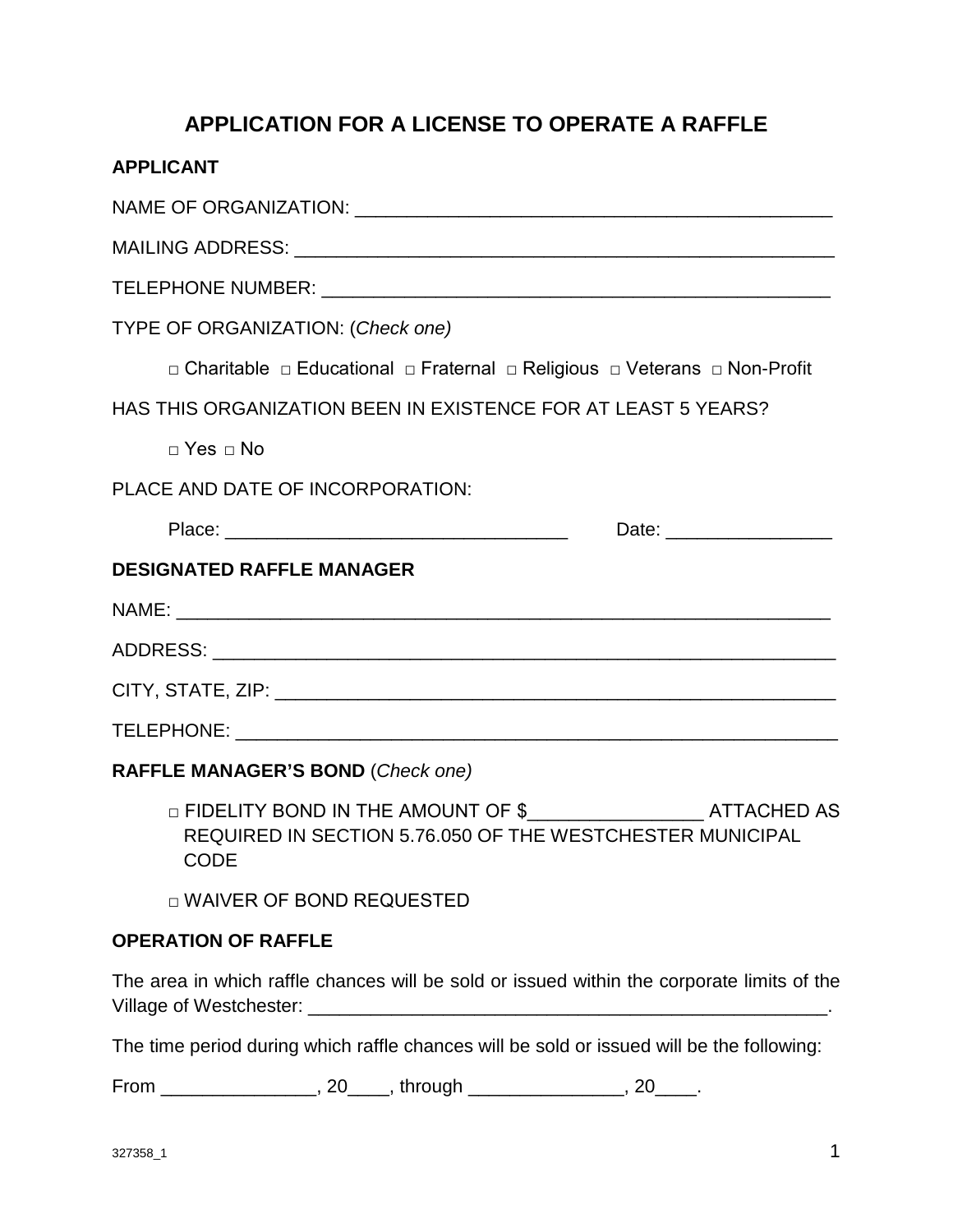The determination of the winning chances will be held on  $\sim$  . 20

 $at$ 

The price charged for each raffle chance sold or issued shall be:  $\qquad \qquad$ 

A FINANCIAL STATEMENT MUST BE FURNISHED TO THE VILLAGE OF WESTCHESTER WITHIN 30 DAYS OF WHEN THE DETERMINATION OF WINNING CHANCES IS DETERMINED.

#### **ATTESTATION**

| We. | the Presiding Officer, |
|-----|------------------------|
| and | the Secretary of the   |

#### (name of applicant organization)

\_\_\_\_\_\_\_\_\_\_\_\_\_\_\_\_\_\_\_\_\_\_\_\_\_\_\_\_\_\_\_\_\_\_\_\_\_\_\_\_\_\_\_\_\_\_\_\_\_\_\_\_\_\_\_\_\_\_\_\_\_\_\_\_\_\_\_\_\_\_

being duly sworn, hereby attest that the aforesaid organization is a non-profit organization that is eligible for a license under Section 5.76.020 of the Westchester Municipal Code; and that we have received a copy of Chapter 5.76 of the Westchester Municipal Code, which Chapter governs the conduct of raffles, and that the raffle for which this application is made will be operated in accordance with all the provisions thereof. The above signed hereby attest under penalties of perjury that all statements in the foregoing application are true and correct; that the officers, directors, and employees of the aforesaid organization have not been convicted of a felony, are not or have not been professional gamblers or gambling promoters, and are all of good moral character; and that if a license is granted hereunder, the above signed will be responsible for the conduct of the raffle in accordance with the provisions of the laws of the State of Illinois and the ordinance of the Village of Westchester governing the conduct of such raffle.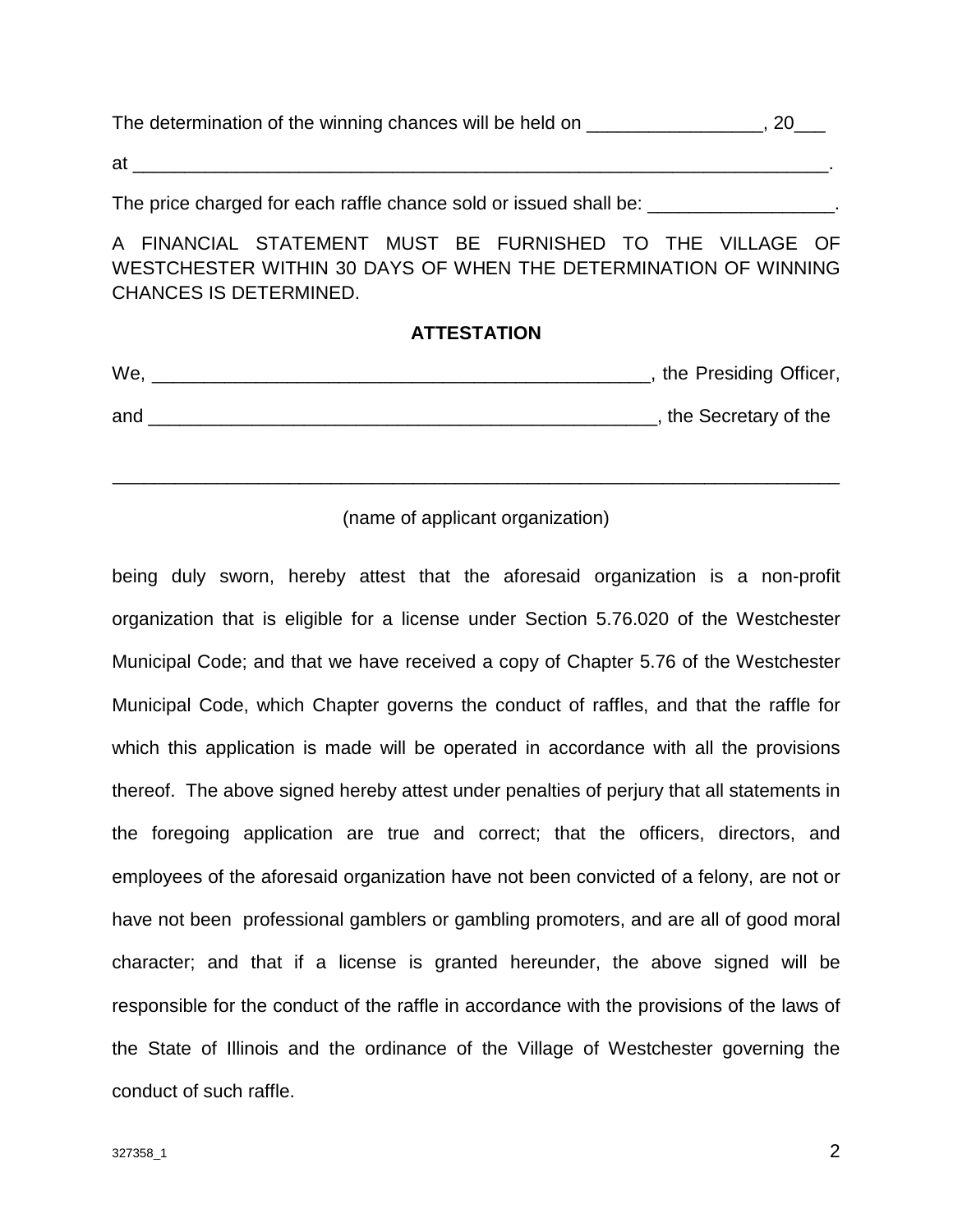We agree to furnish financial information on the raffle to the Village of Westchester within 30 days of the raffle date.

\_\_\_\_\_\_\_\_\_\_\_\_\_\_\_\_\_\_\_\_\_\_\_\_\_\_\_\_\_ \_\_\_\_\_\_\_\_\_\_\_\_\_\_\_\_\_\_\_\_\_\_\_\_

Presiding Officer **Date** 

Secretary Date **Date** 

SUBSCRIBED AND SWORN to before me

\_\_\_\_\_\_\_\_\_\_\_\_\_\_\_\_\_\_\_\_\_\_\_\_\_\_\_\_\_

\_\_\_\_\_\_\_\_\_\_\_\_\_\_\_\_\_\_\_\_\_\_\_\_\_\_\_\_\_ \_\_\_\_\_\_\_\_\_\_\_\_\_\_\_\_\_\_\_\_\_\_\_\_

This \_\_\_\_\_\_\_\_ day of \_\_\_\_\_\_\_\_\_\_\_\_\_\_, 20\_\_\_\_.

Notary Public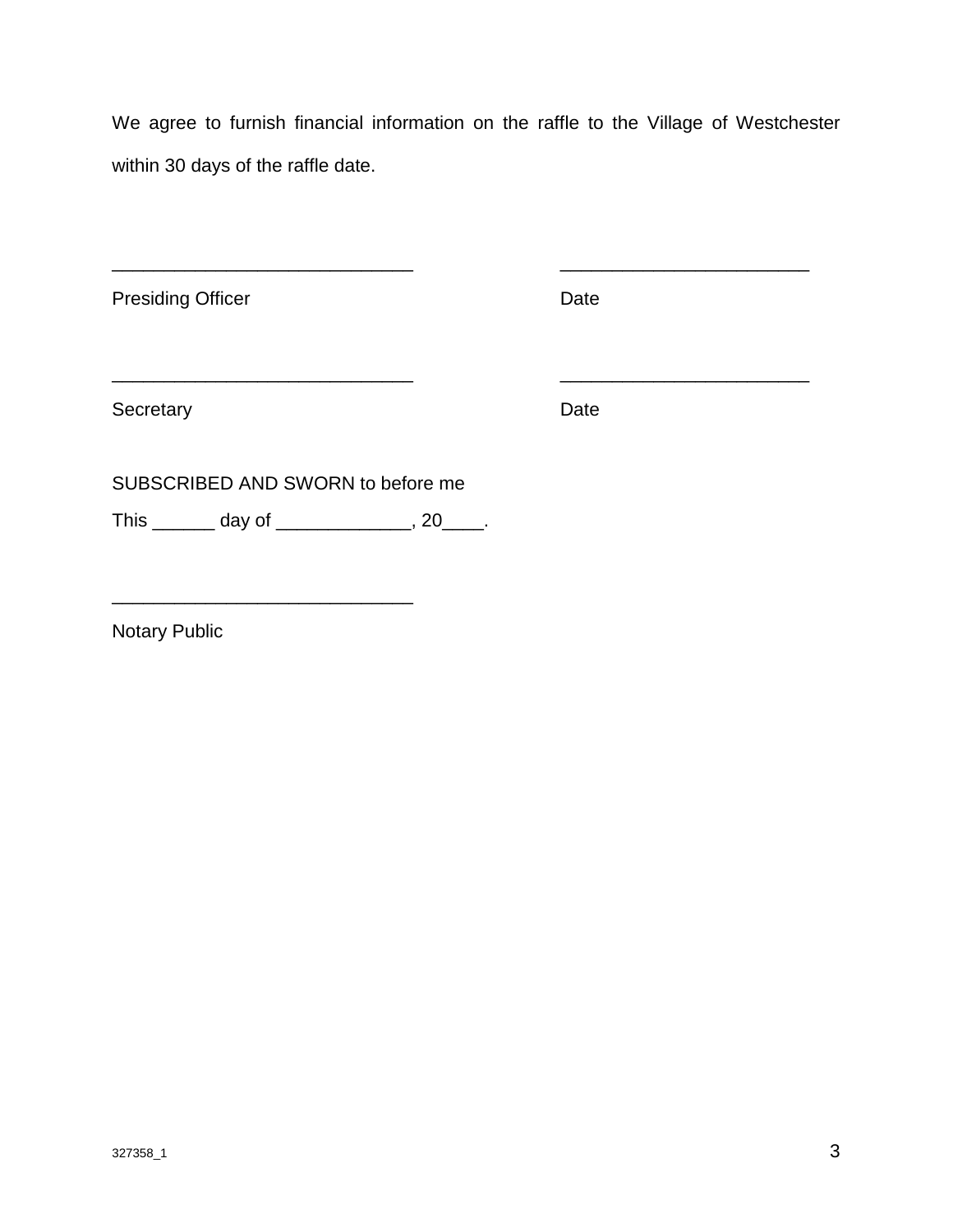### **REQUEST FOR WAIVER OF RAFFLE MANAGER'S BOND**

### SECTION 5.76.050 OF THE WESTCHESTER MUNICIPAL CODE

The \_\_\_\_\_\_\_\_\_\_\_\_\_\_\_\_\_\_\_\_\_\_\_\_\_\_\_\_\_\_\_\_\_\_\_\_\_\_\_\_\_\_\_\_\_\_\_\_\_\_\_\_\_\_\_\_\_\_\_\_\_\_\_\_\_\_

### (Exact Name of Applicant Organization)

hereby requests that the Village of Westchester waive the requirement for the Raffle Manager's Bond in connection with the raffle for which the attached application is made. We, the undersigned, being the Presiding Officer and the Secretary of the aforesaid organization, do hereby attest to the fact that, by unanimous vote, the members of said organization have requested and agreed to such waiver.

\_\_\_\_\_\_\_\_\_\_\_\_\_\_\_\_\_\_\_\_\_\_\_\_\_\_\_\_\_ \_\_\_\_\_\_\_\_\_\_\_\_\_\_\_\_\_\_\_\_\_\_\_\_

\_\_\_\_\_\_\_\_\_\_\_\_\_\_\_\_\_\_\_\_\_\_\_\_\_\_\_\_\_ \_\_\_\_\_\_\_\_\_\_\_\_\_\_\_\_\_\_\_\_\_\_\_\_

Presiding Officer **Date** 

Secretary Date **Date** 

SUBSCRIBED AND SWORN to before me

This \_\_\_\_\_\_ day of \_\_\_\_\_\_\_\_\_\_\_\_, 20\_\_\_\_.

\_\_\_\_\_\_\_\_\_\_\_\_\_\_\_\_\_\_\_\_\_\_\_\_\_\_\_\_\_

Notary Public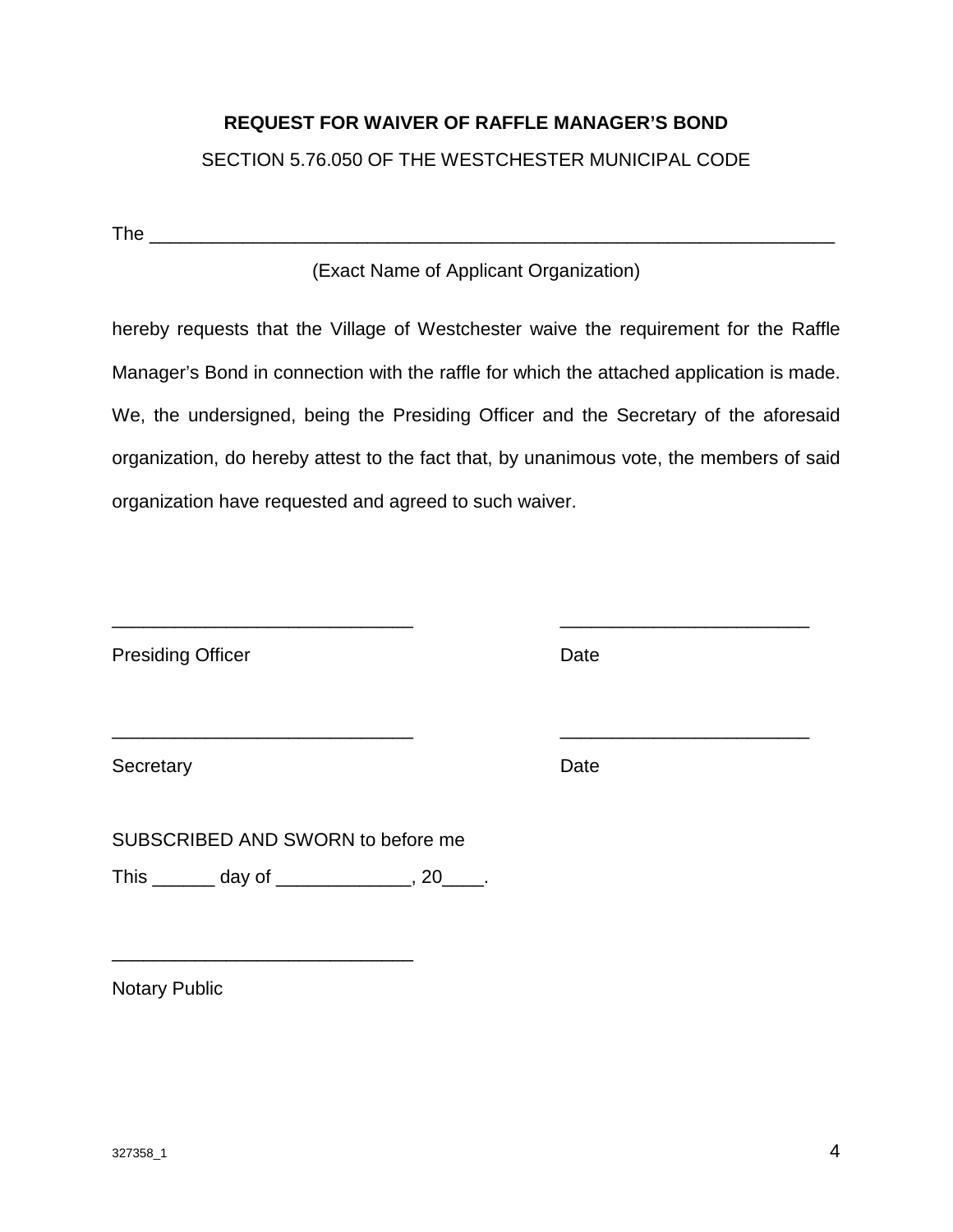## **FIDELITY BOND**

| as sureties, held and firmly bound to an example to a sureties, held and firmly bound to<br>and                                                                                                                                                                                                                                                                                                                                                                                                                                                                                            |               |
|--------------------------------------------------------------------------------------------------------------------------------------------------------------------------------------------------------------------------------------------------------------------------------------------------------------------------------------------------------------------------------------------------------------------------------------------------------------------------------------------------------------------------------------------------------------------------------------------|---------------|
|                                                                                                                                                                                                                                                                                                                                                                                                                                                                                                                                                                                            | in the sum of |
| (organization conducting raffle)                                                                                                                                                                                                                                                                                                                                                                                                                                                                                                                                                           |               |
| \$___________________________, lawful money of the United States, a sum equal to the<br>aggregate retail value of all prizes or merchandise to be awarded in said raffle, for the<br>payment of which, well and truly to be made, we do bind ourselves, and each of us, our<br>heirs, executors and administrators, and each of them, jointly, severally, and firmly by<br>these presents.                                                                                                                                                                                                 |               |
| Signed with our hands and sealed with our seals, this _____________ day of                                                                                                                                                                                                                                                                                                                                                                                                                                                                                                                 |               |
| $\sim$ , 20 $\sim$ .                                                                                                                                                                                                                                                                                                                                                                                                                                                                                                                                                                       |               |
| THE CONDITION OF THIS OBLIGATION IS SUCH THAT, whereas, the said                                                                                                                                                                                                                                                                                                                                                                                                                                                                                                                           |               |
| principal, _______________________________, has been duly designated as Raffle Manager                                                                                                                                                                                                                                                                                                                                                                                                                                                                                                     |               |
|                                                                                                                                                                                                                                                                                                                                                                                                                                                                                                                                                                                            |               |
| of Illinois.                                                                                                                                                                                                                                                                                                                                                                                                                                                                                                                                                                               |               |
| principal and Raffle Manager, abides by the condition of this Fidelity Bond, honestly<br>performs the duties of Raffle Manager, and faithfully observes the provisions set forth in<br>Chapter 5.76 of the Westchester Municipal Code, and all laws of the State of Illinois<br>applying to raffles to the best of his skill and ability, then this obligation shall be null and<br>void; otherwise, it shall remain in full force and effect. Notice shall be given in writing to<br>the Village of Westchester not less than thirty (30) days prior to the cancellation of this<br>bond. |               |
| In witness, the principal and the sureties have executed this instrument on this                                                                                                                                                                                                                                                                                                                                                                                                                                                                                                           |               |
|                                                                                                                                                                                                                                                                                                                                                                                                                                                                                                                                                                                            |               |
|                                                                                                                                                                                                                                                                                                                                                                                                                                                                                                                                                                                            |               |
| Raffle Manager<br><b>Surety</b>                                                                                                                                                                                                                                                                                                                                                                                                                                                                                                                                                            |               |